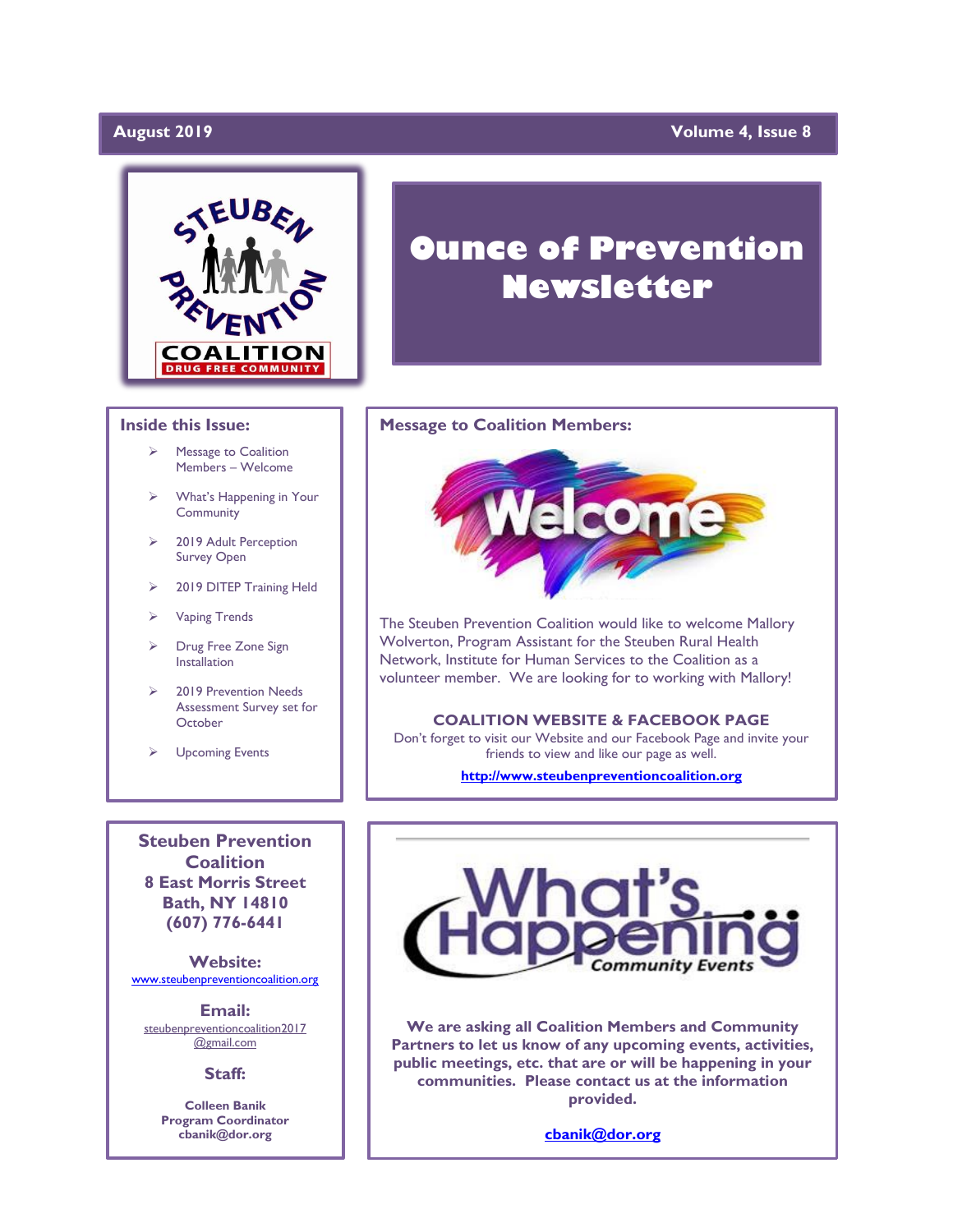## **August 2019 Page 2 Volume 4, Issue 8**



The Steuben Prevention Coalition has launched the 2019 Adult Perception Survey as of July 29th.

Please take a few minutes to complete the Survey by following the Survey Monkey link provided below. We circulate this survey in order to gain a better understanding of the picture adults see as issues and concerns in our communities. Our goal this year is to receive 250 responses.

This is an anonymous survey and we encourage you to share this link with any other contacts you may have in Steuben County.

This survey will close at the end of the third week of August.

[https://www.surveymonkey.com](https://www.surveymonkey.com/r/AdultPerceptionSurvey2019) [/r/AdultPerceptionSurvey2019](https://www.surveymonkey.com/r/AdultPerceptionSurvey2019)





# **2019 DITEP Training**

NEW YORK STATE DRUG EVALUATION & CLASSIFICATION PROGRAM **DRUG RECOGNITION EXPERT** 

On Wednesday, July 24th and Thursday, July 25th, the Steuben Prevention Coalition hosted a Drug Impairment Training for Education Professionals (DITEP) course at the Public Safety Building in Bath. Administrators and school nurses from Hammondsport, Hornell and Wayland-Cohocton were in attendance as well as members of the Family Service Society of Corning.

The Drug Impairment Training for Educational Professionals (DITEP) program was developed by the International Association of Chiefs of Police (IACP) and the National Highway Traffic Safety Association (NHTSA) as a result of a 2003 National Survey on Drug Use and Health (NSDUH). The survey was conducted by the Substance Abuse and Mental Health Services Administration (SAMHSA), and indicated that an estimated 19.5 million Americans (8.2% of the population aged 12 or older) had used an illicit drug during the previous month. Drug abuse, whether it involves controlled substances or the misuse of prescription drugs, has permeated almost every level of society to some degree.

This training is intended to provide school administrators and nurses with a systematic approach to recognizing and evaluating individuals in the academic environment who are abusing and impaired by drugs, both legal and illegal, in order to provide early recognition and intervention. DITEP is derived from the national Drug Evaluation and Classification (DEC) Program, a successful law enforcement procedure used to detect drug and alcohol impaired drivers. The methods employed in this training are based on medical and scientific facts. The information is supported by research conducted in both laboratory and field studies. The DEC Program was validated in laboratory by studies conducted at the Johns Hopkins University, and in the field by the Southern California Research Institute.

The training enables attendees to determine, first, whether or not the student is impaired. If it is determined that there is impairment, they will be able to determine whether the impairment is due to a medical problem or is drug related. And finally, if the impairment is drug related, through proven diagnostic procedures, what category or categories of drugs that are likely causing the observed impairment. By providing training to school officials and health care professionals, DITEP enables schools to employ an aggressive evaluation and detection program that will cause drug usage in schools to decline. Consequently, not only will the disruption caused by those abusing drugs be decreased, but also the incidence of those individuals driving to and from schools while impaired by either alcohol or drugs will also be greatly reduced, making our communities and schools a safer place for all.

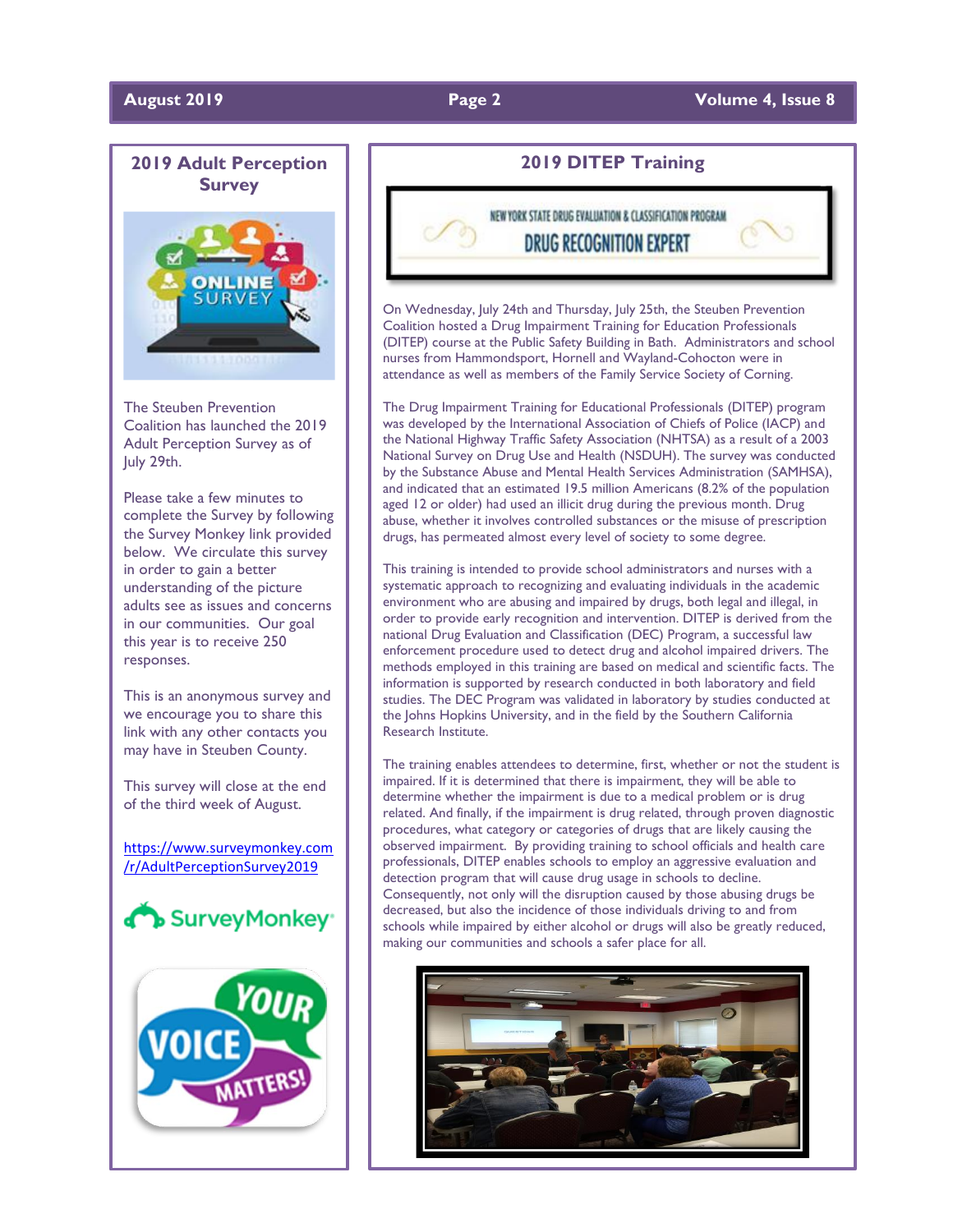# **August 2019 Page 3 Volume 4, Issue 8**



**Drug-Free Communities (DFC) Issues Brief: Strategies to Prevent or Reduce Youth Use of Vaping Devices July 2019**

Based on the data provided by DFC coalitions in their February and August 2018 progress reports, there are several actions that community coalitions can undertake in order to prevent or reduce youth vaping in their communities:

 $\Box$  Through data-collection and strategic planning, ensure that the coalition's target substances and strategies align with community needs. Vaporizers are a rapidly emerging substance use trend, and can be used to consume nicotine, marijuana, or other substances in liquid form. □ Educate parents, teachers, and community members about the dangers of vaping. Collaborating on vaping with various sectors helps coalitions distribute

information to a wider audience (e.g. via school newsletters, email blasts, and local meetings).

 $\Box$  Youth can provide valuable insight about which advertising, outreach, and education strategies will be most effective with their peers. Empower youth to lead on vaping prevention by involving them in assessment, planning, and implementation of activities.  $\Box$  Identify local or school policy loopholes that make it difficult to combat vaping in your community. Work to update policies and practices to make sure smoke-free spaces are also vape-free.

**See the full report at the link below:**

**[https://dfcme.ondcp.eop.gov/sites/defa](https://dfcme.ondcp.eop.gov/sites/default/files/resources/FINAL%20DFC%20Issue%20Brief_Vaping_2019_July5.pdf) [ult/files/resources/FINAL%20DFC%20I](https://dfcme.ondcp.eop.gov/sites/default/files/resources/FINAL%20DFC%20Issue%20Brief_Vaping_2019_July5.pdf) [ssue%20Brief\\_Vaping\\_2019\\_July5.pdf](https://dfcme.ondcp.eop.gov/sites/default/files/resources/FINAL%20DFC%20Issue%20Brief_Vaping_2019_July5.pdf)**



## **Drug Free Zone Sign Installation Youth Efforts**



Left: Evan Czajkowski, Bath-Haverling Senior Right: Amanda Chafee, Coalition Chair

The Steuben Prevention Coalition through a grant received from The Community Foundation – Edith Saxton Fund, sponsored a youth led effort to bring awareness to the Bath Community that our parks and playgrounds are drug free zones. "Drug Free Zone" signs were installed in 6 locations.

Bath-Haverling High School Senior, Evan Czajkowski, who was recruited by the SPC, led the Dana Lyons Girls Group, supervised by Julie Camacho, Prevention Educator for the Steuben Council on Addictions, on a mission to identify areas of concern and need for Drug Free Zone signs. Evan and the Girl's Group presented their findings and concerns to local Bath officials and a request was made to proceed with the sign installation.

With the cooperation of the Village and Town of Bath officials, the 6 locations identified were Mossy Bank Park, Putleney Square Park, Bath Skate Park, East Morris Street Playground, Fairview Avenue Playground and East Washington Street Playground.

The Coalition's goals are to reduce alcohol and drug use by our youth, promote protective factors that reduce the risk of substance abuse, reduce factors that increase the risk of substance abuse, encourage community dialogue relating to alcohol and drug use and educate the community about what is "really going on" relating to teenage drug and alcohol use.

We are very thankful for and appreciative of the consideration given to the Coalition by The Community Foundation, the efforts of Evan Czajkowski, the Dana Lyons Girl's Group and the cooperative efforts of the Village and Town of Bath and Bath- Haverling School in allowing our youth to present their concerns and see this vision to completion.